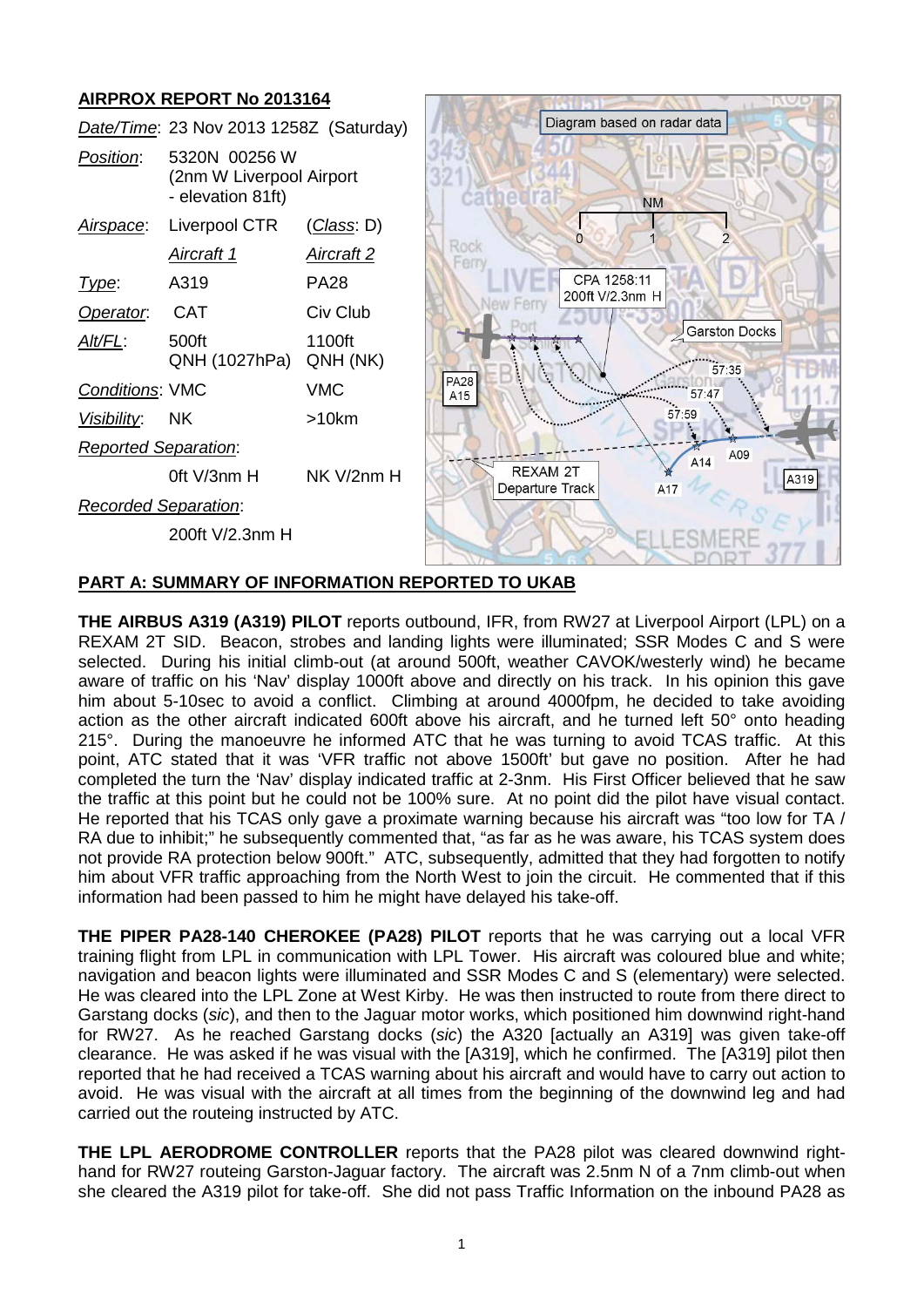she wrongly assumed that the A319, once airborne, would be through the level of the PA28 and too far away to be an issue. However, the A319 pilot was very slow to roll and the PA28 pilot rapidly approached downwind. At this time she passed Traffic Information to the pilot of the PA28 on the A319 but was 'unable' to speak to the pilot of the latter aircraft as he had commenced his take-off roll. At 600ft the A319 pilot commenced a left turn and reported that this was due to TCAS traffic. At this point there was more than 3nm horizontal separation, which reduced to 2.5nm. She was informed by the A319 pilot that he would be filing an Airprox report. The A319 pilot continued on track and was transferred to Scottish control. Scottish control subsequently confirmed that the A319 pilot had not received a TCAS RA but had been aware of the presence of the PA28 on his 'equipment'.

#### **Factual Background**

The LPL weather was:

METAR EGGP 231250Z VRB01KT 9999 FEW020 BKN034 07/02 Q1027= METAR EGGP 231320Z 33004KT 300V360 9999 FEW020 BKN034 07/01 Q1027=

CAP 493 the Manual of Air Traffic Services<sup>[1](#page-1-0)</sup> states that:

'Separation standards are not prescribed for application by ATC between VFR flights or between VFR and IFR flights in Class D airspace. However, ATC has a responsibility to prevent collisions between known flights and to maintain a safe, orderly and expeditious flow of traffic. This objective is met by passing sufficient traffic information and instructions to assist pilots to 'see and avoid' each other...'

| <b>Inhibit</b>           | <b>Parameters</b>                                                         |
|--------------------------|---------------------------------------------------------------------------|
| 'Increase Descent' RA    | Inhibited below 1650 ft AGL while climbing and inhibited below 1450 ft    |
|                          | AGL while descending.                                                     |
| 'Descend' RA             | Inhibited below 1200 ft AGL while climbing and inhibited below 1000 ft    |
|                          | AGL while descending.                                                     |
| TA Voice Messages        | Inhibited below 400 ft AGL while descending and inhibited below 600 ft    |
|                          | AGL while climbing.                                                       |
| <b>All RAs</b>           | Inhibited below 1100 ft AGL while climbing, and inhibited below 900 ft    |
|                          | AGL while descending. (TCAS automatically reverts to TA only).            |
| Self-Test                | Can be inhibited when airborne                                            |
| <b>Advisory Priority</b> | Automatically reverts to TA only when higher priority advisories (such as |
|                          | GPWS/TAWS and windshear) occur.                                           |
| 'Climb' RA               | Can be inhibited, based upon aircraft performance capability              |
| 'Increase Climb' RA      | Can be inhibited, based upon aircraft performance capability              |

TCAS II Implementation Inhibit Parameters<sup>[2](#page-1-1)</sup> are as follows:

#### **Analysis and Investigation**

# **CAA ATSI**

ATSI had access to reports from both pilots, recorded area surveillance and transcription of the LPL Tower frequency. Additionally, ATSI interviewed the LPL Aerodrome controller. The A319 pilot was operating IFR on a flight from LPL and was in receipt of an Aerodrome Control Service from LPL Tower. The PA28 pilot was operating VFR on a local flight from Liverpool and was also in receipt of an Aerodrome Control Service from LPL Tower.

At 1254:40, the PA28 pilot contacted LPL Tower routeing to Garston Docks and was instructed to report approaching 'Jaguar's' [the Jaguar factory situated approximately 1nm N of the airport].

<span id="page-1-1"></span><span id="page-1-0"></span>

Section 1, Chapter 5, Paragraph 5.3<br>From Table 2 of Para 2-17 at p18 of FAA Advisory Circular AC 20-151A dated 25/9/2009: Airworthiness Approval of Traffic Alert and Collision Avoidance Systems (TCAS II) Versions 7.0 and 7.1 and Associated Mode S Transponders.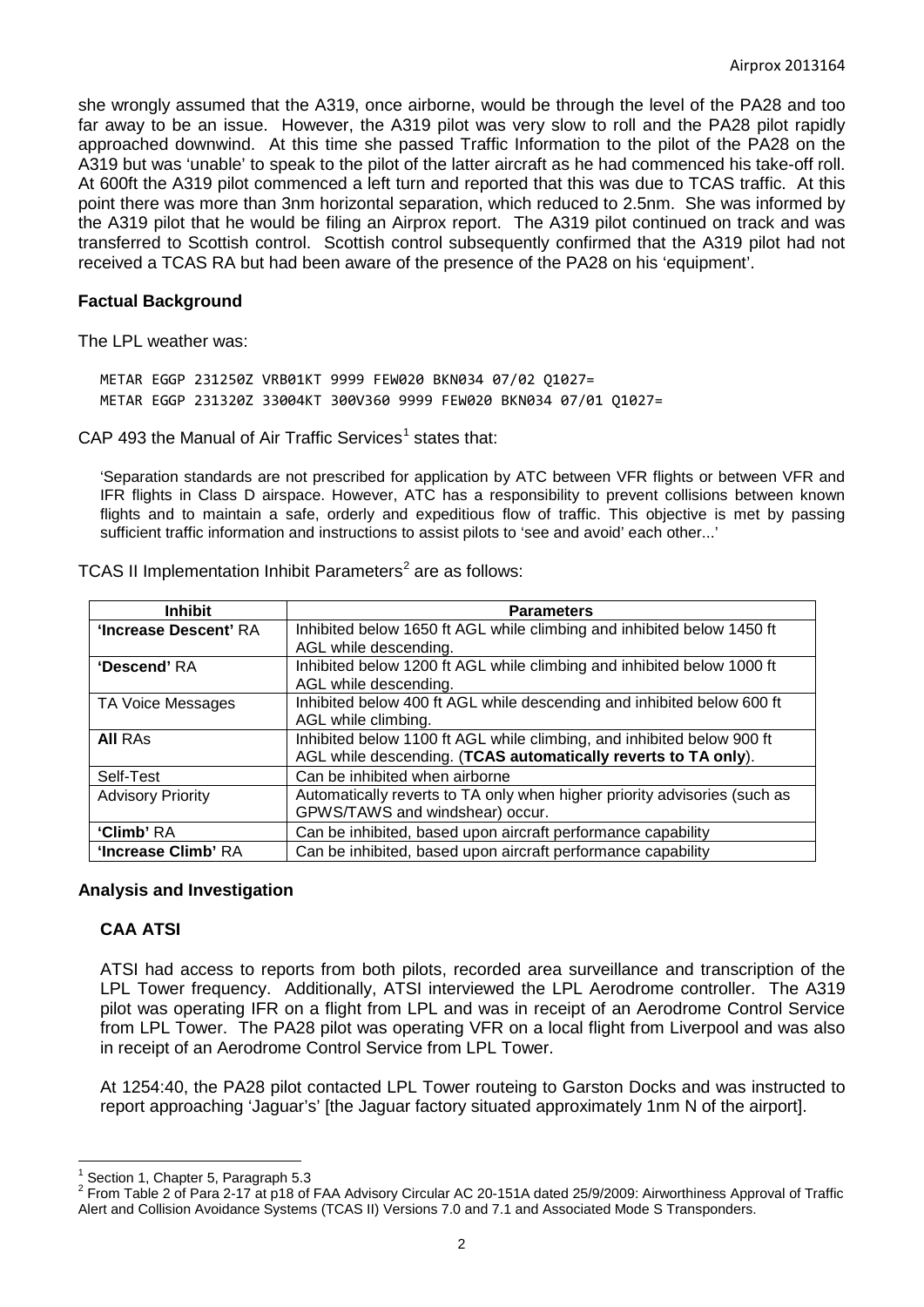At 1255:51, the A319 pilot contacted LPL Tower, having been transferred from the Ground Movement controller, at holding point 'A1' ready for departure. The Aerodrome controller had preempted the call from the A319 pilot and had already obtained a release from Radar, at 1255:44, for the A319 pilot to depart on a REXAM 2T departure (which climbs straight ahead to 8D from I-LQ before a left turn). The A319 pilot was given take-off clearance from RW27. The Aerodrome controller reported, at interview, that she had checked the position of the PA28 when she asked for the radar release and considered that, given the expected rate of climb of the A319 and the position of the PA28, 7.8nm to the west-northwest of the airport, it was not relevant traffic to the A319's departure track (Figure 1).



Figure 1.

As the A319 pilot commenced his take-off roll, the Aerodrome controller became aware that she had misjudged the relevance of the PA28 to the A319 and that it was necessary to pass Traffic Information. She was reluctant to transmit to the A319 pilot during his take-off roll, so instead she decided to pass Traffic Information on the A319 to the PA28 pilot in the hope that the A319 pilot would also hear and assimilate the Traffic Information. The Aerodrome controller could see both aircraft but was not able to pass Traffic Information to the A319 pilot before he reported that he was turning left due to TCAS traffic ahead on the right-hand side at 1257:53 (Figure 2).



Figure 2

The Aerodrome controller acknowledged the transmission from the A319 pilot, informing him that the traffic was a PA28 inbound to the airport not above 1500ft and its pilot was visual with the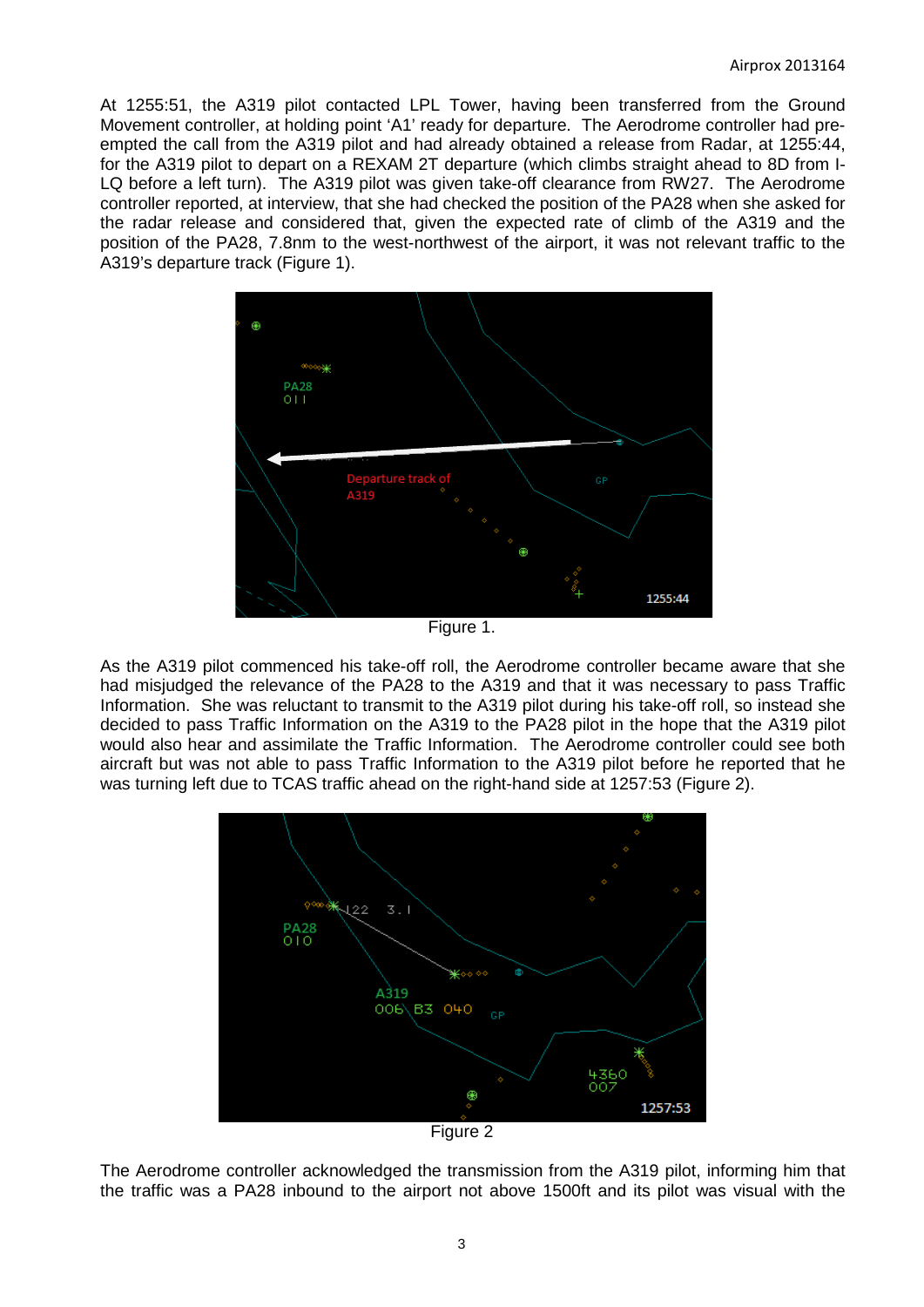A319. The A319 pilot replied that he was not visual with the PA28 and thought that he was within 2nm of the traffic. Following this transmission, at 1258:12, the A319 pilot was in a left turn, 2.3nm from the PA28 (CPA- Figure 3).



The track of the A319 was subsequently co-ordinated with Scottish Control and the A319 pilot was transferred to Scottish at 1259:30.

As a result of this Airprox and other similar incidents Liverpool ATC produced a Standards Bulletin reminding controllers of their responsibilities for providing Traffic Information.

# **Summary**

The Airprox was reported by the pilot of an A319 on climb-out from RW27 at LPL, when, based on a TCAS TA indication, he turned left to avoid a PA28 in Class D airspace. The pilot was not visual with the PA28 but was aware of its presence from his TCAS information. The Aerodrome controller had not advised the pilot of the A319 about the PA28, as required by CAP 493 procedures. The PA28 pilot was passed Traffic Information about the A319 as it was rolling. He reported sighting the A319 when it was on the runway as he started the downwind leg and he was able to maintain visual contact throughout the incident. The minimum separation was recorded as 200ft vertical and 2.3nm horizontal. There are no minimum separation standards prescribed between VFR and IFR traffic in Class D airspace.

# **PART B: SUMMARY OF THE BOARD'S DISCUSSIONS**

Information available included reports from both pilots, transcripts of the relevant RTF frequencies, area radar recordings, reports from the controller concerned and reports from the appropriate ATC and operating authorities.

The Board first considered the actions of the A319 pilot. Although the A319 pilot's use of TCAS as an aid to SA building was commendable of itself, It was noted that he had manoeuvred laterally after receiving advisory information about traffic on his 'Nav' display. Civil Airline Pilot members and the CAA Flight Ops advisor unanimously agreed that, in accordance with TCAS operating procedures (where it is recognised that azimuth accuracy is variable), the pilot should not have taken this action based solely on TCAS advisory information. Even though on this occasion the turn resulted in his aircraft separating away from the PA28, members commented that, given the known potential inaccuracy of TCAS azimuth information, it was possible that the traffic indicated to his right might have been positioned to his left, and that the turn could therefore have exacerbated the situation. The Board also noted some apparent confusion in the A319 pilot's understanding of the TCAS